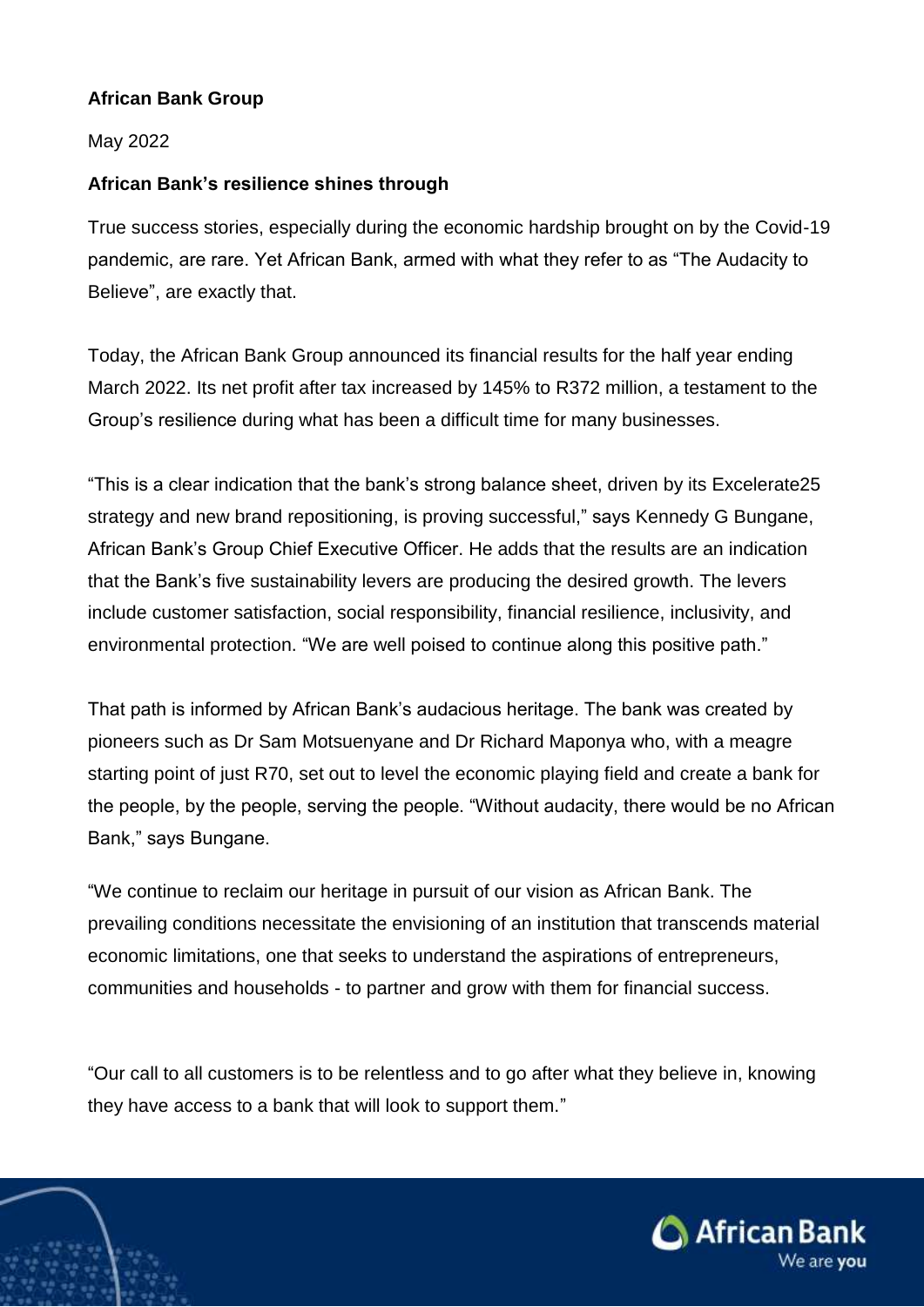In the 2021 SA Customer Satisfaction Index, announced in March 2022, African Bank scooped the overall leader position in customer satisfaction, performing significantly better than the industry average and convincingly taking leader positions in six of the nine survey segments. "Our customers are at the centre of everything we do. These results reinforce this. We are proud that our customers trust us to deliver fit-for-purpose and cost-effective products and services. Our renewed focus is both on retail and business banking customers. We will continue to build on our customer development journey."

Improved profitability of the Group was also due to increased income earned on loan disbursements, which were up by 89% to R6 351 million. Lower impairments, which demonstrate healthy credit granting practices, were recorded. African Bank's retail banking offering has been expanded, with MyWORLD providing a wider range of products and value-added services for customers. The Group's operating costs were stable over the period, even with the increase in business activity across the business units.

The Group's balance sheet remains highly liquid with strong available cash resources of R4.8-billion. The Group's capital adequacy ratio, which is a metric that measures the ability of the Group to protect itself against untoward events which arise due to lower cash (liquidity) levels, and is monitored closely by the regulator of Banks, the Prudential Authority, improved to 45.8% from 43.6% for the comparative period.

So, what is in store for existing and new customers going forward? Bungane says the Bank remains customer and data focused. The ongoing development of African Bank's business banking division will continue, such that the bank is able to assist with finance to small and developing businesses. It is also moving towards an integrated digitisation approach and is re-aligning its IT systems strategy towards new business needs. A new frontline sales programme is also in the pipeline.

"We are thrilled with these positive results and would like to thank our customers, our African Bankers who are the lifeblood of the organisation, our partners, and our communities. Without you and your support, this would not have been possible," concludes Bungane.